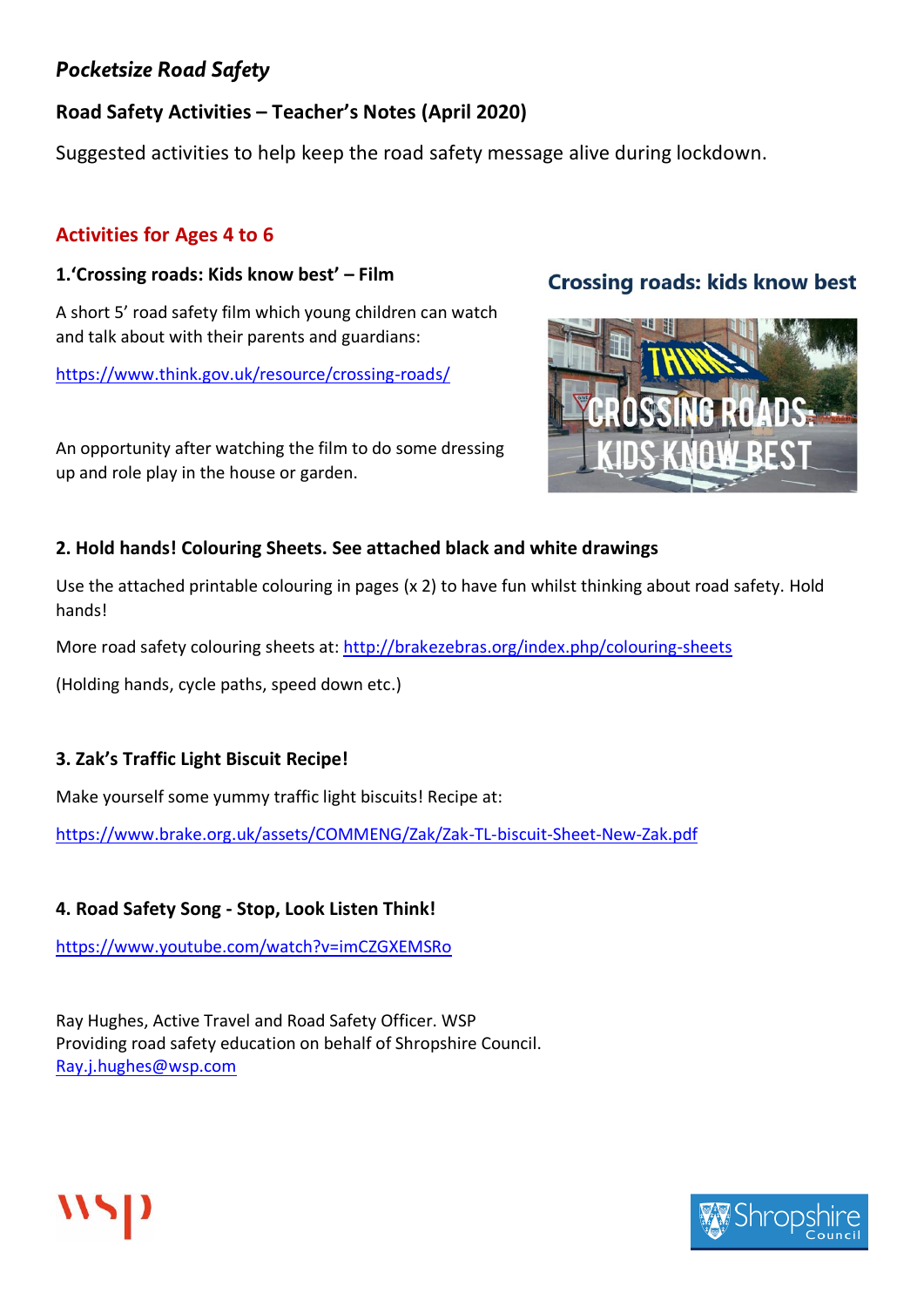# **Road Safety Reminders during Lockdown (April 2020)**

Suggested activities to help keep the road safety message alive during lockdown.

### **Activities for ages 7 to 9**

#### **1. Road Safety WIZ Quiz!**

[https://www.derby.gov.uk/media/derbycitycouncil/contentassets/documents/transport/DerbyCityCouncil](https://www.derby.gov.uk/media/derbycitycouncil/contentassets/documents/transport/DerbyCityCouncil_Wizquiz_Presentation.pdf) Wizquiz Presentation.pdf (Open in Acrobat)

Derby City Council has produced a colourful interactive road safety quiz. There are five rounds, four questions in each round. After each question, give your answer as A, B or C. One point for each correct answer. Make a note of how many points you get.

How many points (out of 24) did you get? Well done!

#### **2. Spot the difference**

A choice of two to try.

<https://www.roadwise.co.uk/wp-content/uploads/2015/07/SpotDifference.pdf>

[https://sysrp.co.uk/uploadedFiles/Content/0-](https://sysrp.co.uk/uploadedFiles/Content/0-16_yr_olds/JRSO/Green_cross_code/Spot%20the%20Difference%203%20landscape.pdf) [16\\_yr\\_olds/JRSO/Green\\_cross\\_code/Spot%20the%20Difference%203%20landscape.pdf](https://sysrp.co.uk/uploadedFiles/Content/0-16_yr_olds/JRSO/Green_cross_code/Spot%20the%20Difference%203%20landscape.pdf)

#### **3. Roadwise snakes and ladders game**

A snakes and ladder game to try.

<https://www.roadwise.co.uk/wp-content/uploads/2015/07/RoadWiseGame.pdf>

Ray Hughes, Active Travel and Road Safety Officer. WSP Providing road safety education on behalf of Shropshire Council. [Ray.j.hughes@wsp.com](mailto:Ray.j.hughes@wsp.com)



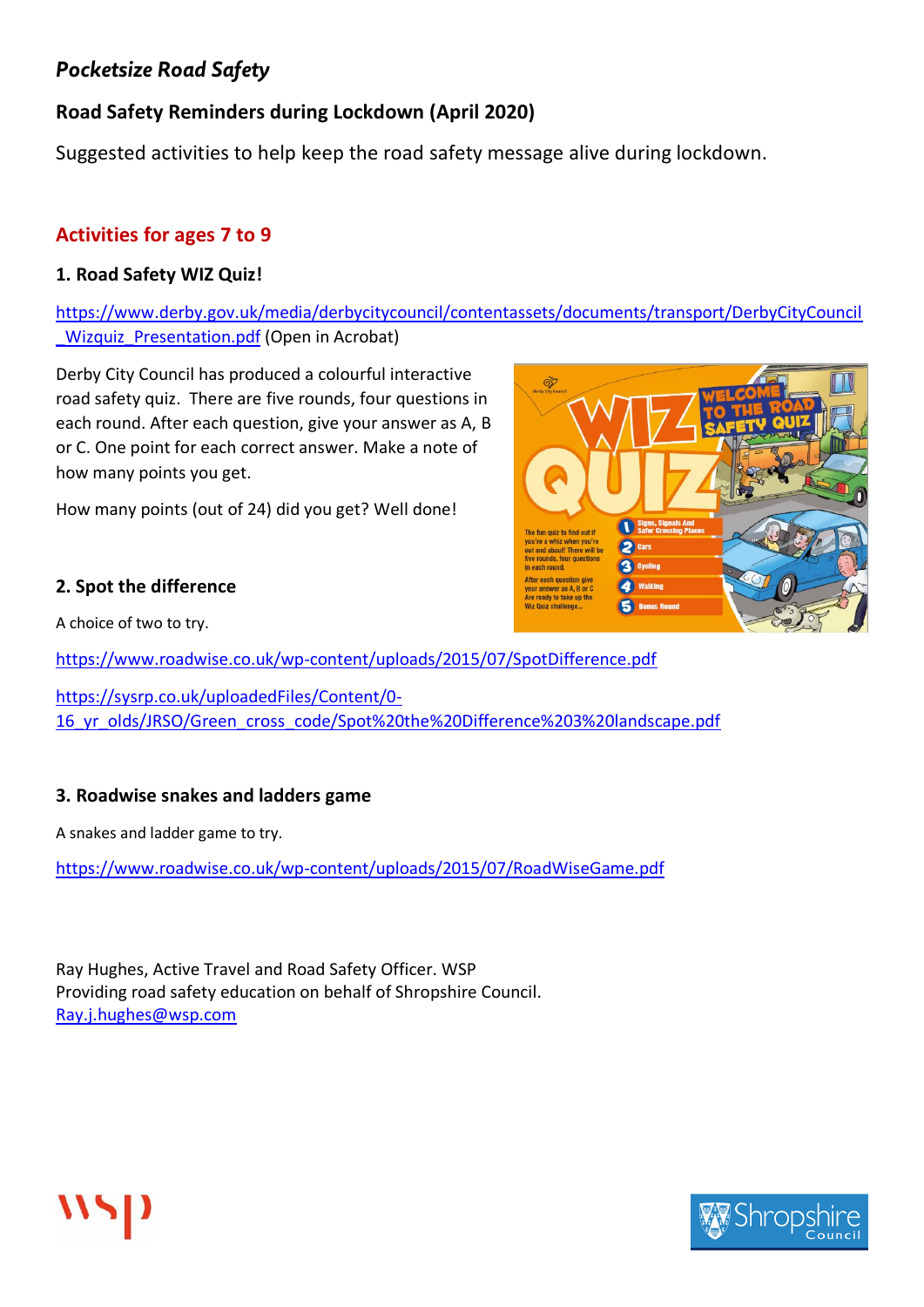# **Road Safety Reminders during Lockdown (April 2020)**

Suggested activities to help keep the road safety message alive during lockdown.

# **Activities for ages 10 and 11**

# **1. Road Ready? – Expect the Unexpected Film**

Watch the short film at:

## [https://www.think.gov.uk/resource/expect-the](https://www.think.gov.uk/resource/expect-the-unexpected/)[unexpected/](https://www.think.gov.uk/resource/expect-the-unexpected/)

In this film, CITV presenter, Sam Homewood, encourages children to be 'road ready' and be safe when out and about and near traffic and roads.

Then take the **Road Ready? Quiz (attached)** to test knowledge and understanding. Are you road ready?



Film: Road ready? Expect the unexpected



#### **2. Road safety and distractions**

See **attached Road Safety and Distractions worksheet (parts 1 and 2).**

### **3. Planning a safe route to school**

### See **attached Planning a Safe Route to School worksheet**

This activity places a spotlight on the need to develop good independent travel knowledge and skills, for when pupils are old enough to travel without an adult and to prepare for transition to secondary school.

Begin by watching the First Journeys film:

<https://www.think.gov.uk/resource/first-journeys/>

Now practice making safer decisions using the Take the lead interactive game:

<https://www.think.gov.uk/resource/take-the-lead-game/>

Now we want to look at a real journey – your journey to your new secondary school.

Completing a **journey planner** will help pupils to plan their journey to a new school to make it as safe as possible.

See the Journey Planner at:

<https://www.cambridgeshire.gov.uk/asset-library/imported-assets/Journey%20Planner.pdf>

Consider how they will travel (e.g. walk and bus) and what route to take.



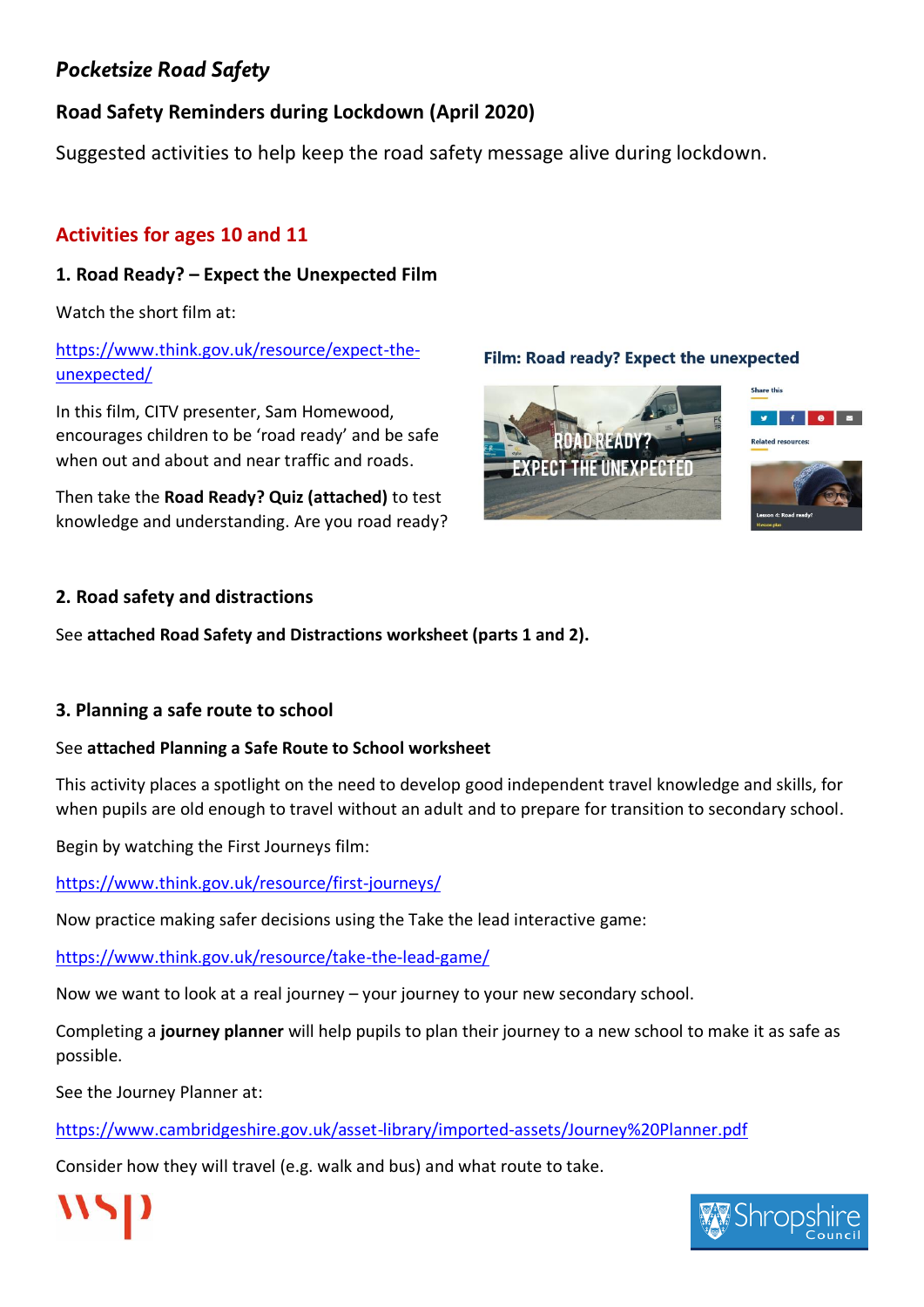Break the journey into its main stages: e.g. walking from home to the bus stop, travelling by bus, walking to the secondary school from the bus stop.

Jot down the hazards e.g. being hit by a vehicle pulling out of a drive, what level of risk it is – e.g. medium and how you could make it as safe as possible – e.g. staying alert and watching out at driveways and other entrances, not being distracted by friends, using phones etc.

#### *For parents/guardians*

*Using google maps and street view, have a productive discussion with your child about their journey to school and what they should watch out for to help increase their road safety awareness. (An interactive map which highlights the locations of local road traffic accidents over a 5 year recent period can be found at:<https://www.think.gov.uk/thinkmap/> )*

Ray Hughes, Active Travel and Road Safety Officer. WSP Providing road safety education on behalf of Shropshire Council. [Ray.j.hughes@wsp.com](mailto:Ray.j.hughes@wsp.com)